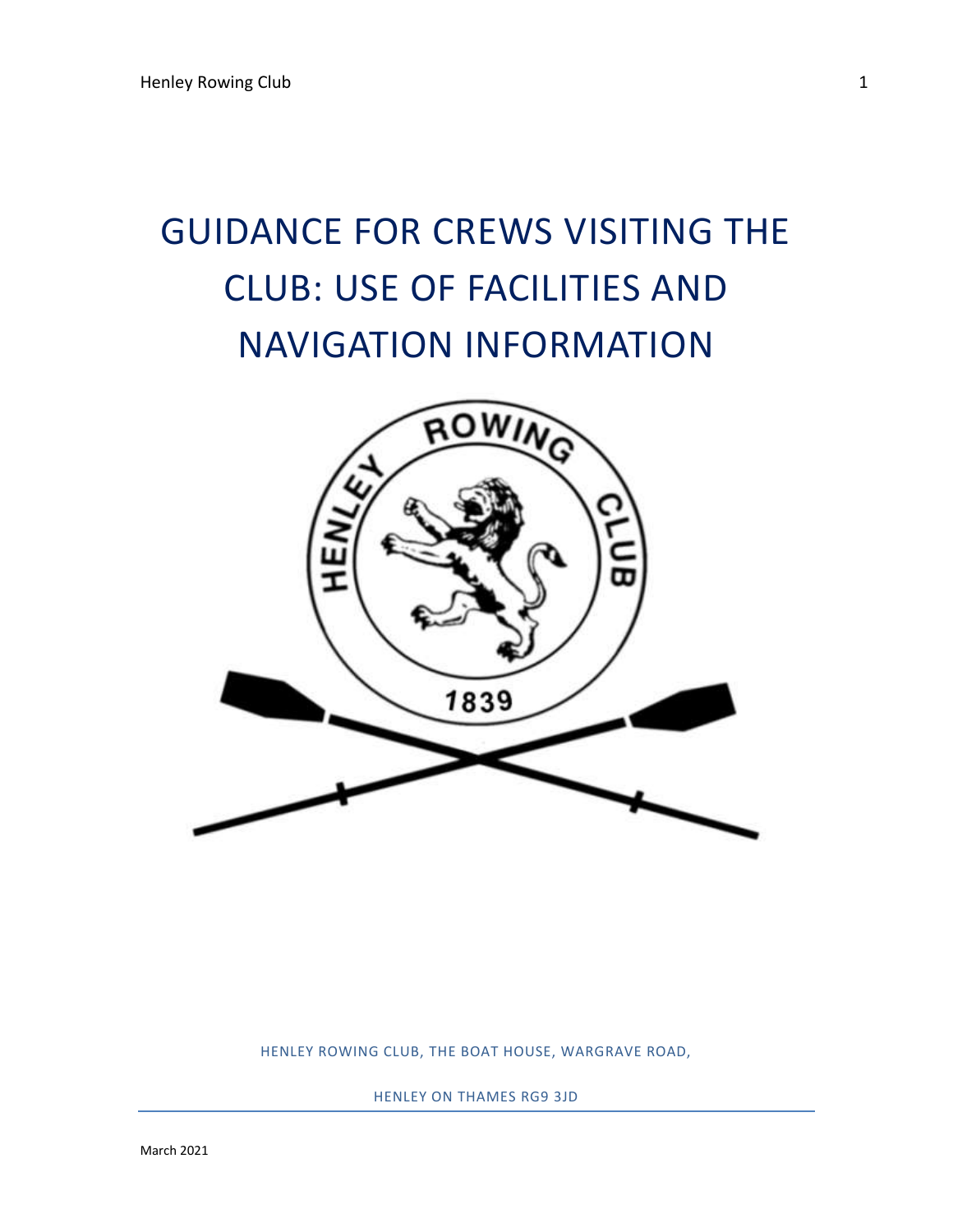# **CONTENTS**

| $\label{lem:1} \mbox{Introduction} \,\, \ldots \,\, \ldots \,\, \ldots \,\, \ldots \,\, \ldots \,\, \ldots \,\, \ldots \,\, \ldots \,\, \ldots \,\, \ldots \,\, \ldots \,\, \ldots \,\, \ldots \,\, \ldots \,\, \ldots \,\, \ldots \,\, \ldots \,\, \ldots \,\, \ldots \,\, \ldots \,\, \ldots \,\, \ldots \,\, \ldots \,\, \ldots \,\, \ldots \,\, \ldots \,\, \ldots \,\, \ldots \,\, \ldots \,\, \ldots \,\, \ldots \,\, \ldots \,\, \ldots \,\, \ldots \,\,$ |  |
|------------------------------------------------------------------------------------------------------------------------------------------------------------------------------------------------------------------------------------------------------------------------------------------------------------------------------------------------------------------------------------------------------------------------------------------------------------------|--|
|                                                                                                                                                                                                                                                                                                                                                                                                                                                                  |  |
|                                                                                                                                                                                                                                                                                                                                                                                                                                                                  |  |
|                                                                                                                                                                                                                                                                                                                                                                                                                                                                  |  |
|                                                                                                                                                                                                                                                                                                                                                                                                                                                                  |  |
|                                                                                                                                                                                                                                                                                                                                                                                                                                                                  |  |
|                                                                                                                                                                                                                                                                                                                                                                                                                                                                  |  |
|                                                                                                                                                                                                                                                                                                                                                                                                                                                                  |  |
|                                                                                                                                                                                                                                                                                                                                                                                                                                                                  |  |
|                                                                                                                                                                                                                                                                                                                                                                                                                                                                  |  |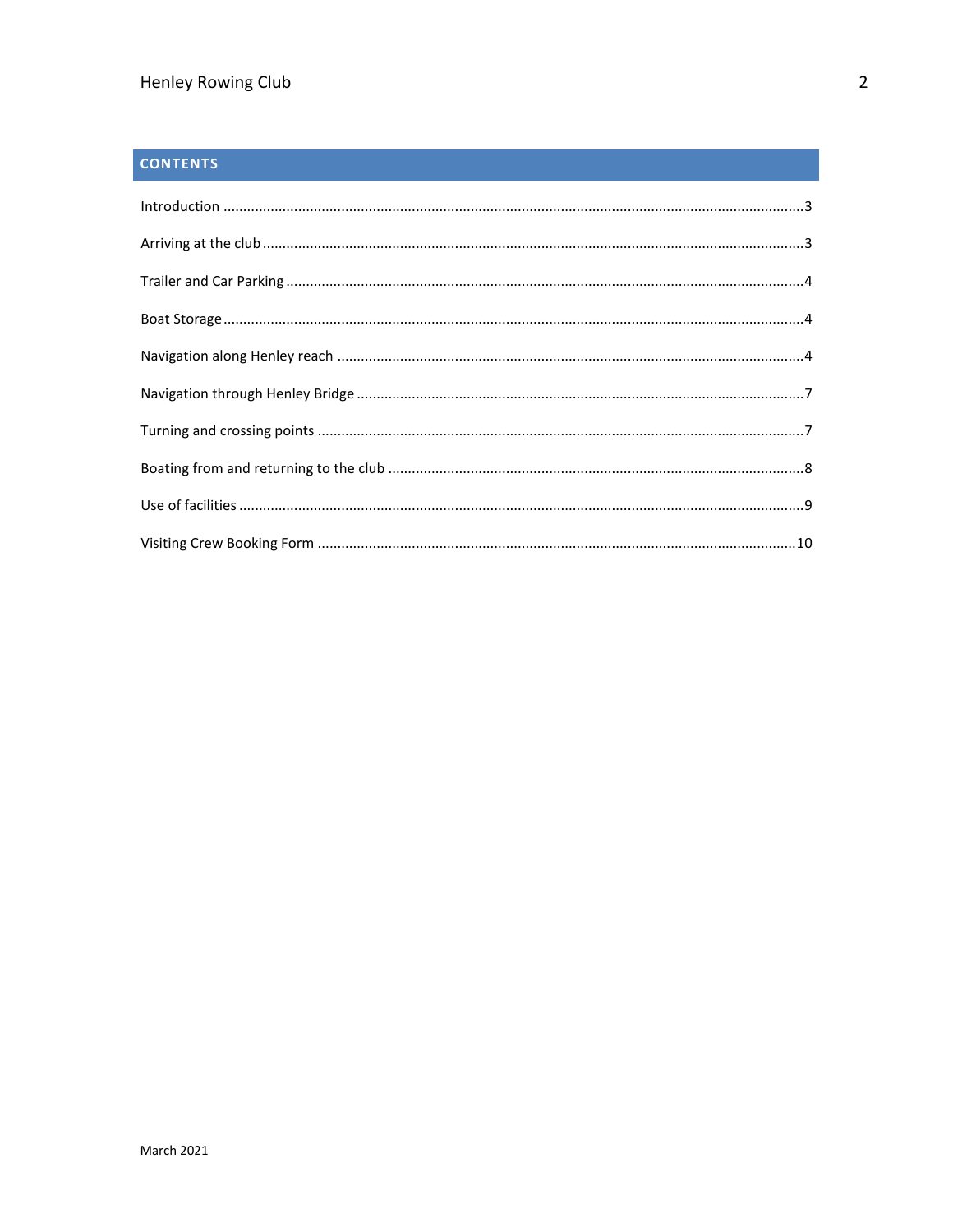#### <span id="page-2-0"></span>**INTRODUCTION**

The Club welcomes visiting crews but it is important that you confirm arrangements for your visit *prior* to your arrival. Please contact the club (see below) to check if your dates are convenient. We are a busy club, particularly with Juniors and beginners at weekends, so may not be able to accommodate you due to other visitors having booked with us previously. However, we will do our best and weekday camps are a possibility. *Please do not arrive without having obtained prior agreement as you will not be allowed to boat*

We generally charge a per rower per day fee. This must be paid before arrival to use the facilities.

We request that all visitors familiarise themselves the Local Water Safety Code and navigation rules for the Henley Reach prior to arrival. This information is given below and is also be available at the Boat House and on our web site[: http://www.henleyrowingclub.co.uk/safety/](http://www.henleyrowingclub.co.uk/safety/)

This guidance is intended to provide useful information to visiting crews to enable them to use our facilities. We try to arrange for someone to meet you on the first day of your visit to give you an introduction to the Club and to ensure that you are aware of the local navigation rules. Telephone number will be provided for emergency contact during your visit.

Any specific operational plans currently in place at the Club will be provided prior to your visit.

For current contacts see our web site:<http://www.henleyrowingclub.co.uk/committee-contacts/>

Main contact: Captain

Back ups:

[secretary@henleyrowingclub.org](mailto:secretary@henleyrowingclub.org)

[captain@henleyrowingclub.info](mailto:captain@henleyrowingclub.info)

[safety@henleyrowingclub.org](mailto:safety@henleyrowingclub.org)

## <span id="page-2-1"></span>**ARRIVING AT THE CLUB**

We will be available for a briefing to provide information on local navigation and use of facilities on your arrival at the Club. Please note that conditions on the river are subject to change and that there can be no guarantee that conditions will be suitable for visiting crews - a significant factor is boating downstream through the bridge when there is a strong stream. Your clubs' own safety adviser or nominee for your visit will be responsible for risk assessment prior to boating. Please note our policy on boating with reference to the Environment Agency boards and our own Local Water Safety Code.

Local navigation stream and weather guidance:

<http://www.streamlineracing.co.uk/conditions/>

River Thames conditions – advice for boaters can be found at

<http://riverconditions.environment-agency.gov.uk/>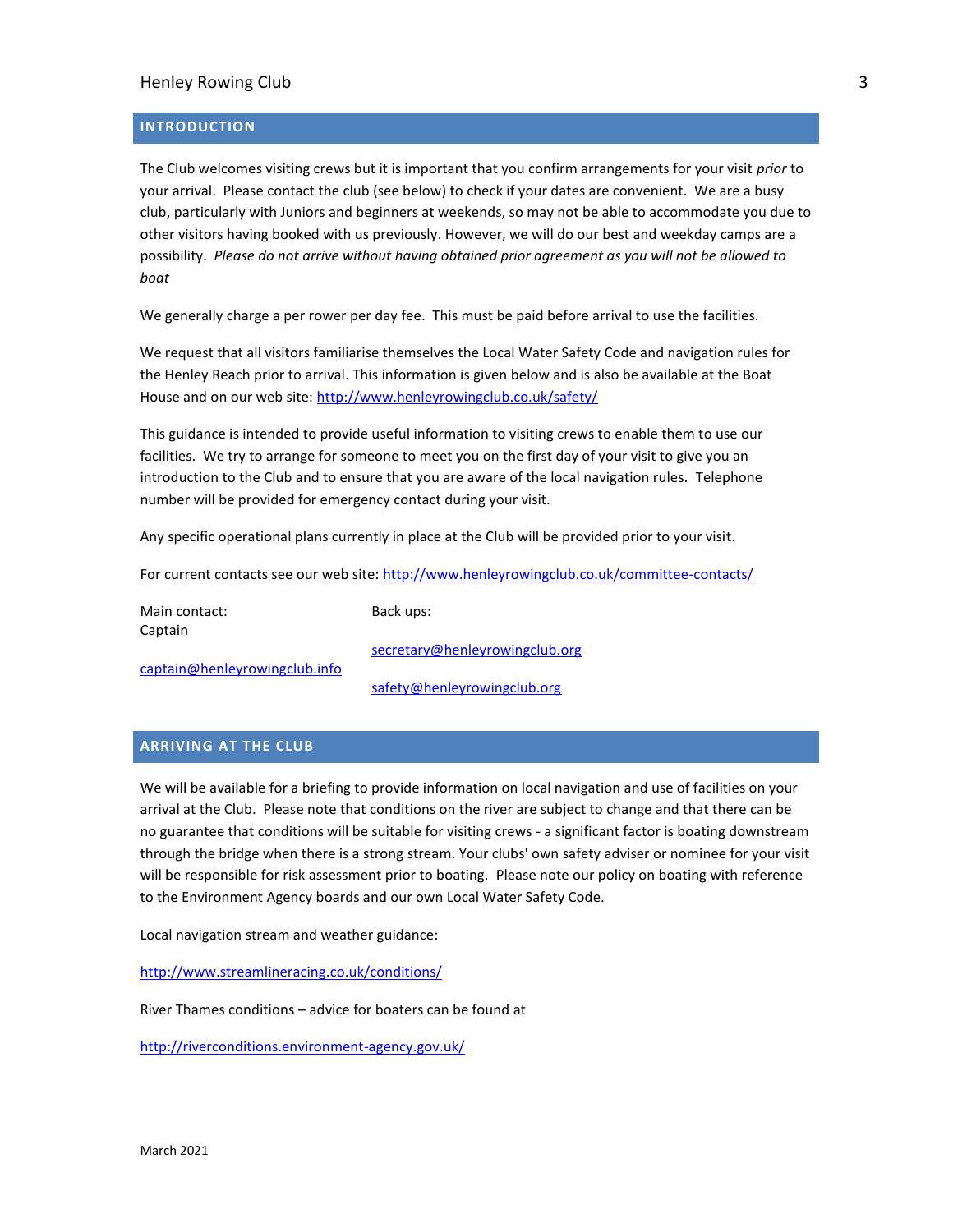#### <span id="page-3-0"></span>**TRAILER AND CAR PARKING**

Please park next to our own trailers at the back of the car park; turn right and reverse trailers into position. Please leave room to allow boats to be moved from the outside racks (these are boats used by our juniors) and keep the area near the gap in the fence clear.

We have very limited parking for extra guests at weekends and request that visitors bring as few cars as possible for their visit. There is alternative long term parking in the town if necessary.

## <span id="page-3-1"></span>**BOAT STORAGE**

It would be helpful if boats left on trestles are positioned at the upstream end of the grass to allow easy access from the trailers and our own boat racks. Please keep the area clear so that we may move our boats and walk safely to and from the rafts.

#### <span id="page-3-2"></span>**NAVIGATION ALONG HENLEY REACH**

At weekends our own crews will be about and we may also be in the middle of our beginners coaching courses. We have a good length of landing stages, but it can still get crowded. We will provide you with boating times and request that you stick with these times as best as possible to avoid congestion.

For all Coached and Visiting Crews:

The decision as to whether the conditions are suitable for rowing must be taken by your coach.

Factors to be assessed include;

- o Speed of stream
- o Water level
- o Wind strength and direction
- o Temperature of air and water (take into account wind chill effects)
- o Light levels
- o Congestion of river due to other users or river restrictions
- o Fitness of crew to carry out the proposed activity
- o Compliance of boat, blades, clothing and communication devices with RowSafe standards

Rowing through Henley Bridge: conditions should be assessed both above and below the bridge before a decision is made – this is particularly relevant with regard to wind direction and the effect on stream.

Refer to :<http://www.streamlineracing.co.uk/conditions/>

Environment Agency's river condition site: [http://riverconditions.environment-agency.gov.uk/#](http://riverconditions.environment-agency.gov.uk/)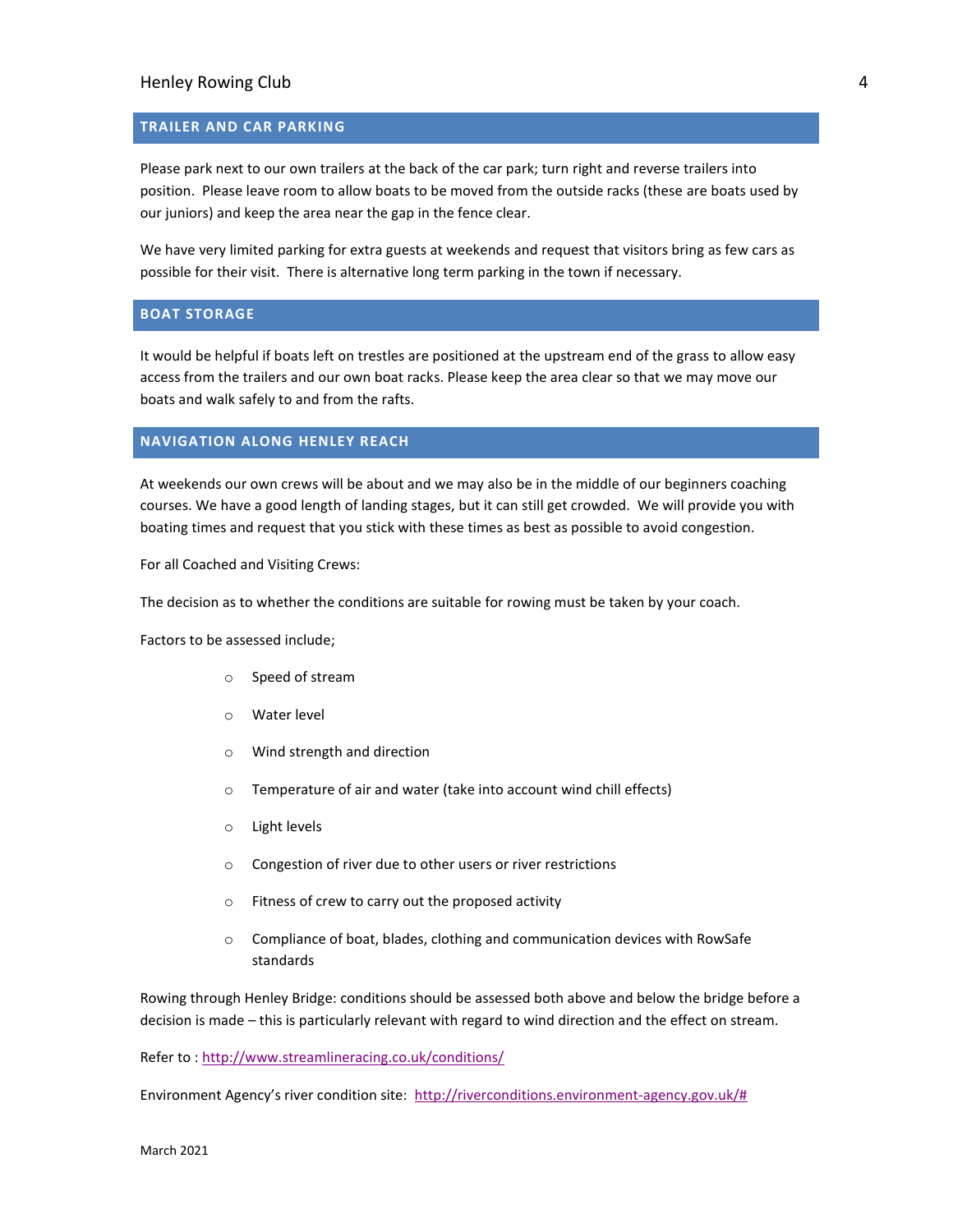The following diagrams and text are taken from the Rules of Navigation for the Henley Reach agreed with the local rowing clubs. Please also refer to any special Environment Agency notices e.g. during construction of the Henley Royal Regatta course. During Henley Royal Regatta and Henley Women's Regatta special rules apply.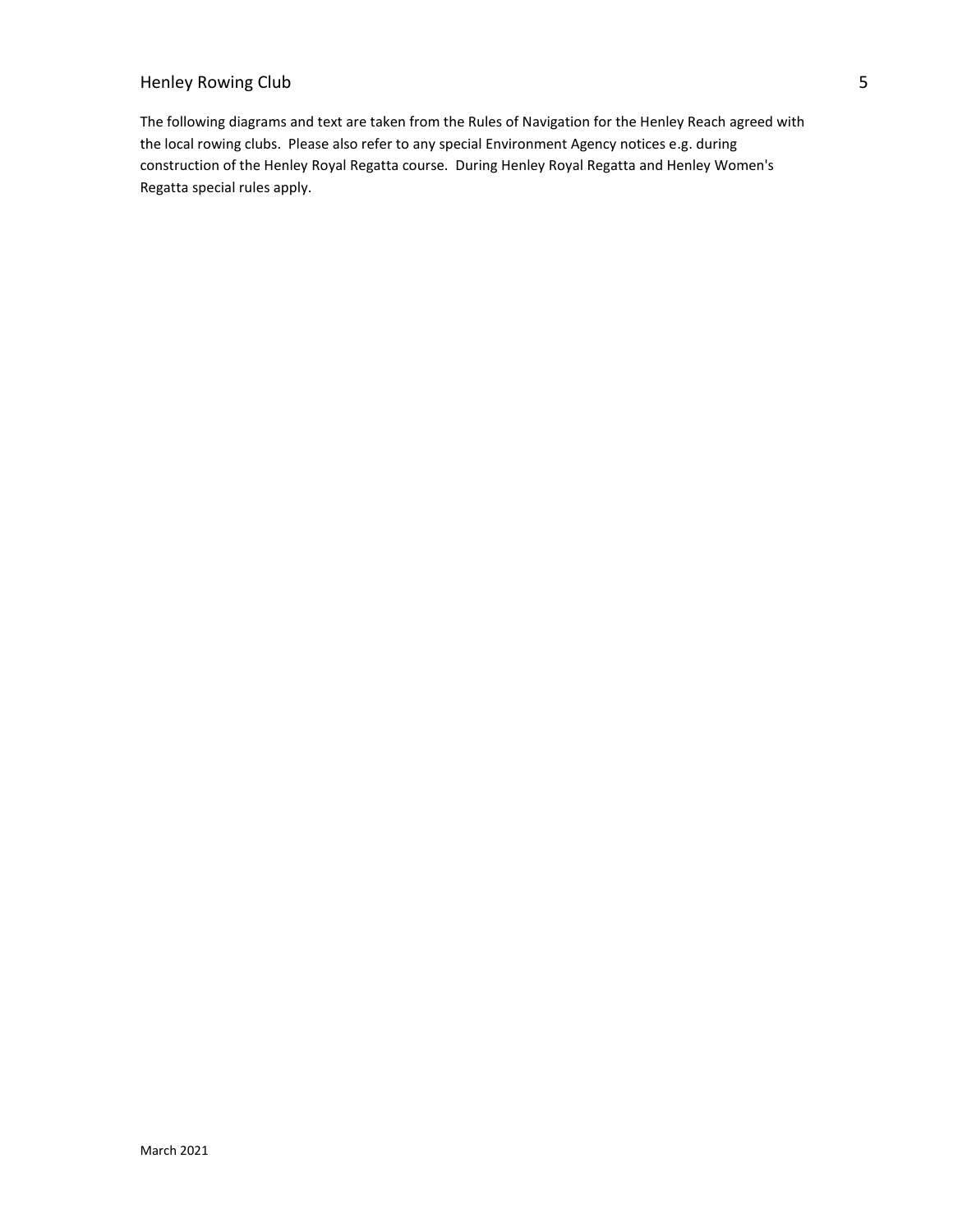

Diagram for illustration purposes only. Not to scale August 2010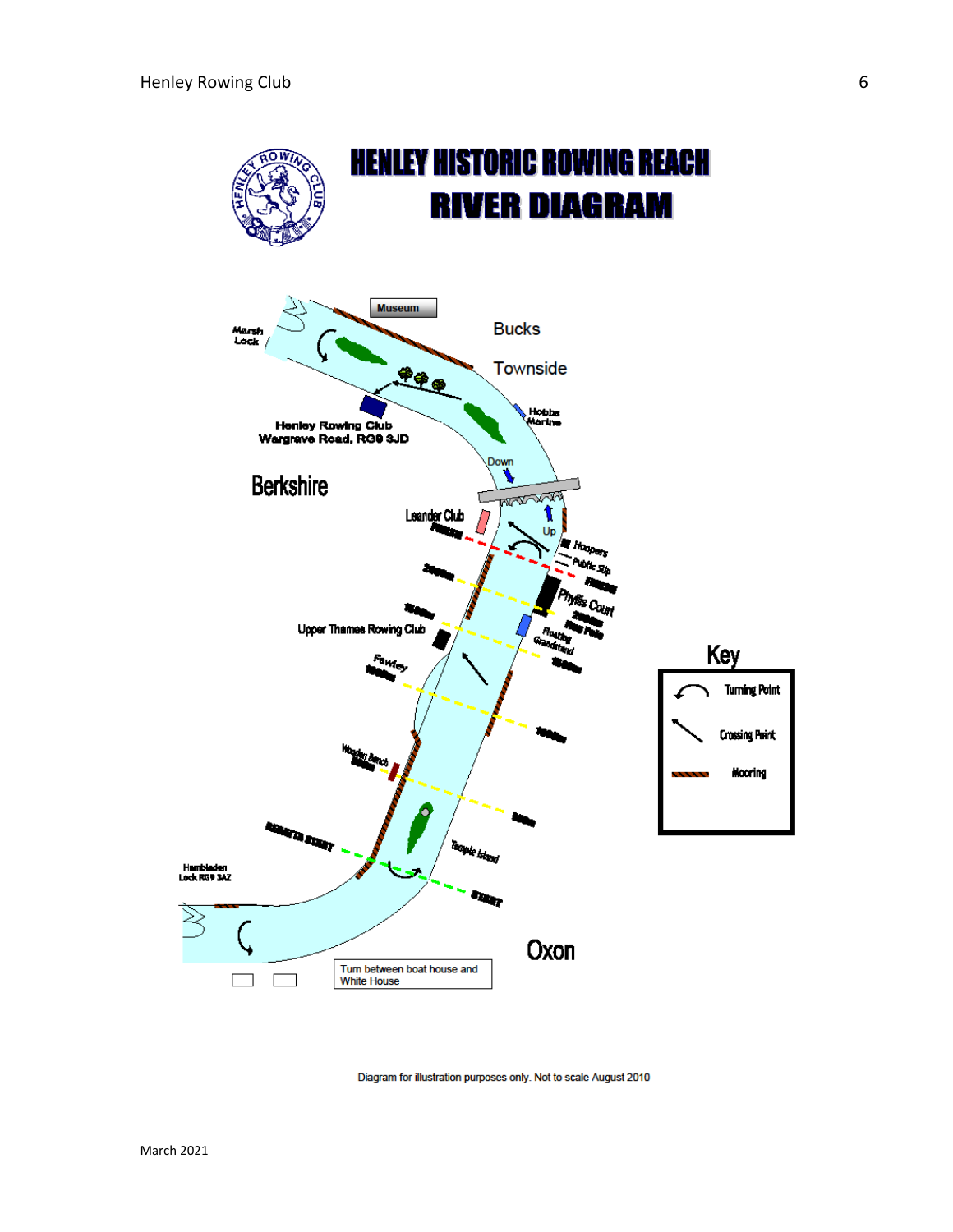## <span id="page-6-0"></span>NAVIGATION THROUGH HENLEY BRIDGE



There are five arches. Use second arch from the right. NEVER use the centre arch – keep clear for cruiser traffic. Avoid outside arches. View of downstream passage through bridge:



## <span id="page-6-1"></span>TURNING AND CROSSING POINTS

There are three designated turning areas. *Crews turning, particularly at Temple Island and the New Street slipway, must take care to avoid other boats already on passage, especially those on set work pieces.*

1. At the New Street Public Slipway/Hoopers – this is not the regatta finish.

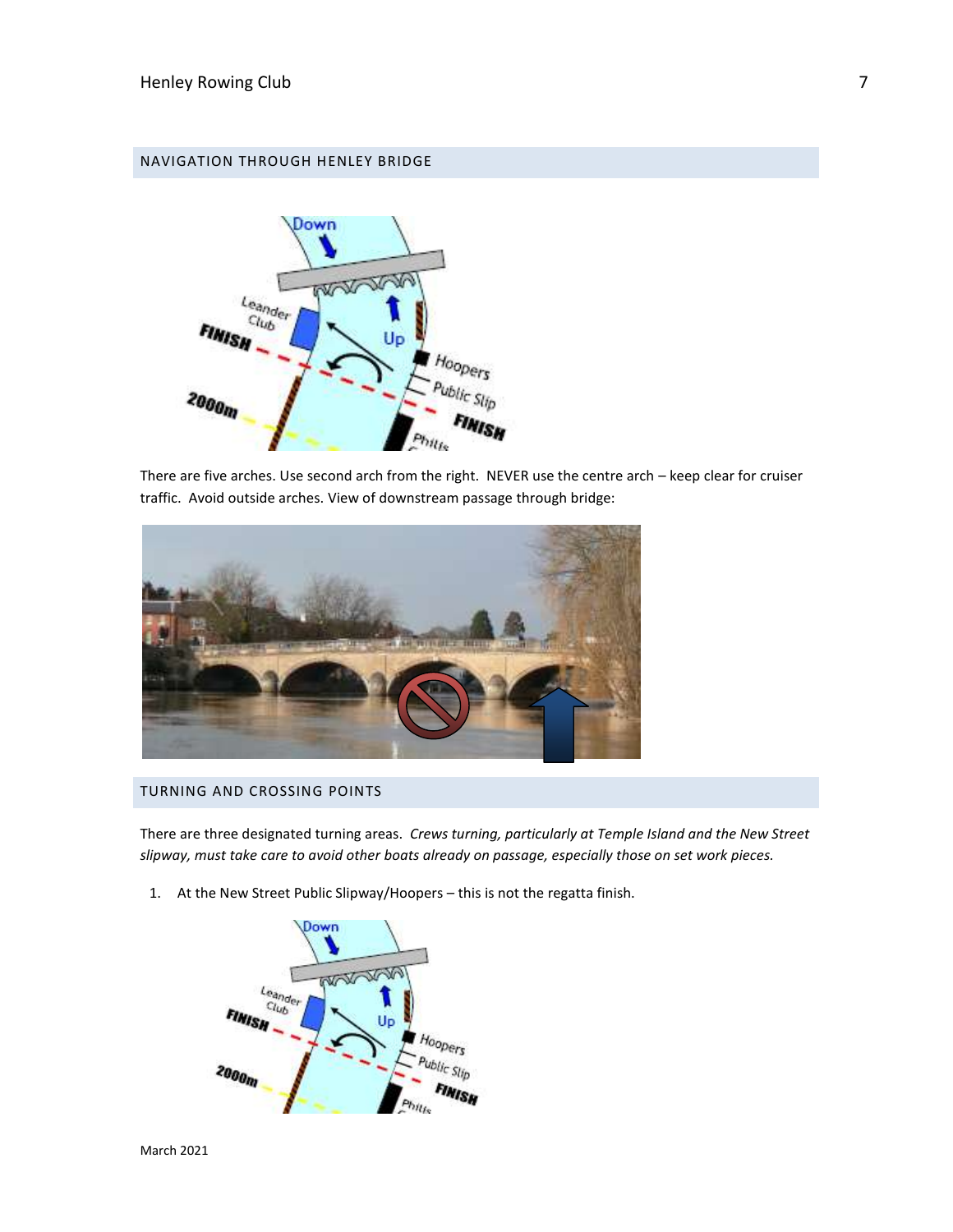2. Between the bottom of Temple Island and the Gate



-19

3. At the 3.000m marker (White Cottage boathouse). Under no circumstances may crews turn around or below the 'Danger' board at Hambleden Lock.



There are two designated crossing points:

1. Upper Thames Rowing Club



2. Leander Club

Crews leaving the Leander raft must always ensure that the river is clear for them to do so and likewise when crossing from the Bucks side back to the raft.

## <span id="page-7-0"></span>**BOATING FROM AND RETURNING TO THE CLUB**

Crews should always boat facing upstream and have a duty to avoid those coming downstream. Watch out for beginners and Juniors in this area.

When returning to Henley Rowing Club it is important to cross between the islands from the town side.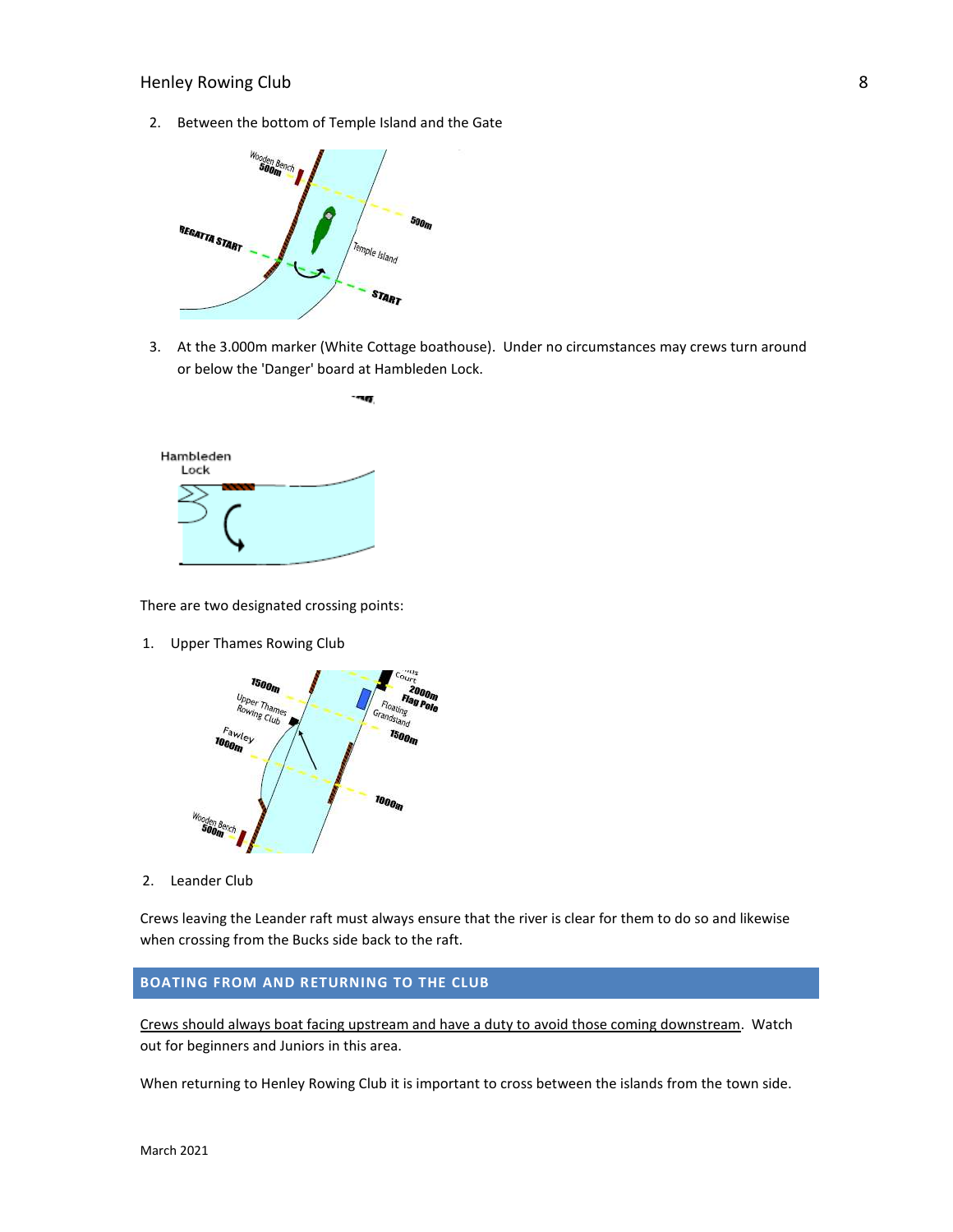Wait by the line of trees until there is room to cross to the rafts at 45 degrees (looking out for crews going downstream). Returning crews give way to crews that are boating.



## <span id="page-8-0"></span>**USE OF FACILITIES**

We are improving our impact on the environment through "cleaner and greener" strategies. Please only use reusable water bottles and bring your own towels to wipe down equipment and for gym use.

Please keep our club tidy. Do not leave your water bottles. Please put all litter in the bins provided and recycle, if possible.

Keep the changing rooms tidy and don't leave kit or shoes lying around. Please take care of valuables as the Club cannot be held responsible for any losses.

If you have access to the boat house, club room (including equipment e.g. ergos, or gym), please make sure you leave them tidy and ensure that the lights are off and doors are fully locked closed when you leave.

If using our kitchen, by agreement, please take home all un-used food and dispose of your waste responsibly (recycling bin in car park).

We hope you enjoyed your visit and look forward to seeing you again next year. If you have any feedback or comments following your visit please do not hesitate to contact us.

Thank you.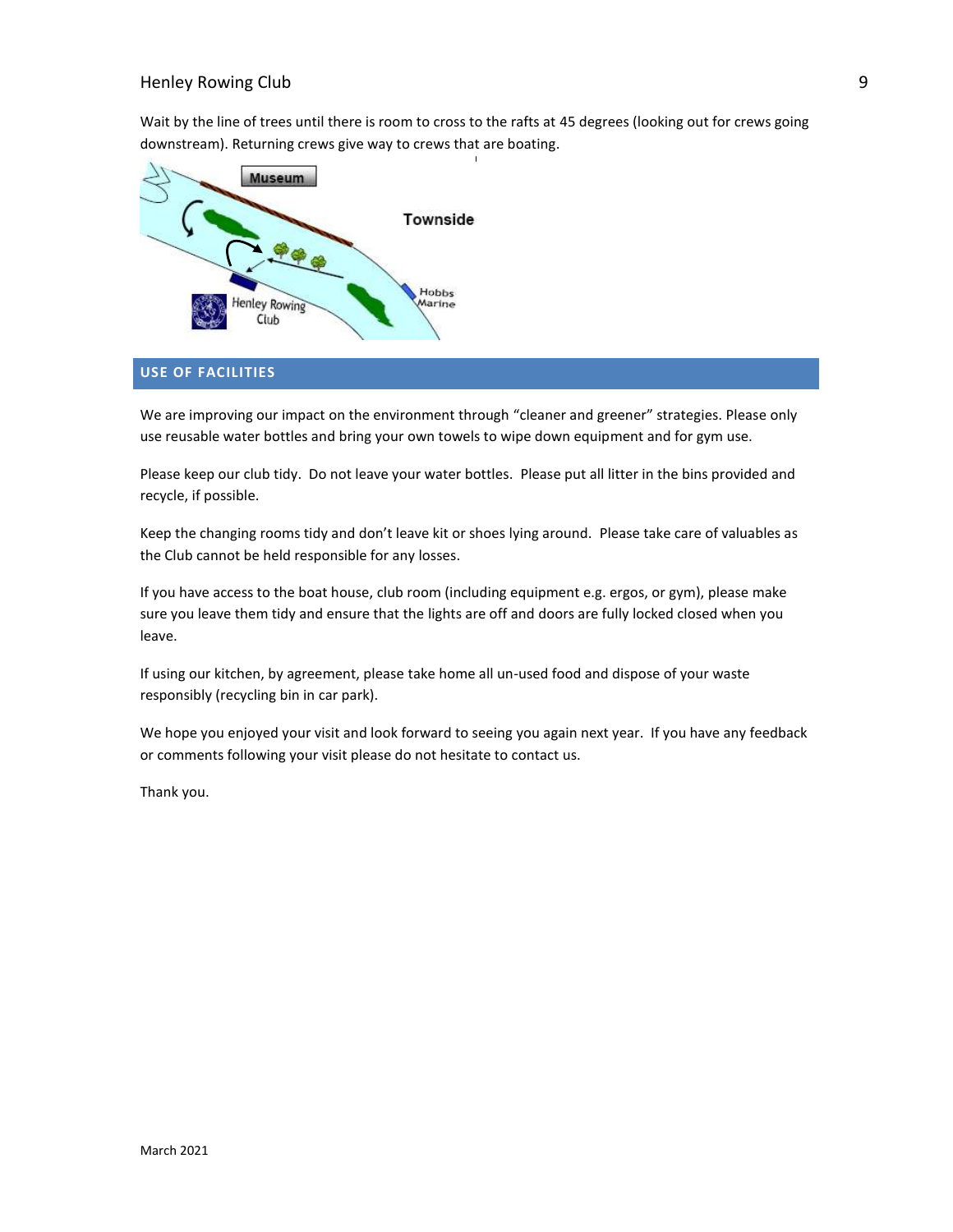## <span id="page-9-0"></span>**VISITING CREW BOOKING FORM**

*After the initial enquiry, if your intended dates are agreed, please complete this form and email to Captain [Captain@henleyrowingclub.org.](mailto:Captain@henleyrowingclub.org) Payment to be made online to Henley Rowing Club Trading Limited Sort Code 20 65 20 Account 93698904*

| <b>Club Name</b>                                         |  |
|----------------------------------------------------------|--|
| <b>Club Address</b>                                      |  |
| <b>Contact person (name and position)</b>                |  |
| <b>Contact tel. number</b>                               |  |
| <b>Contact email</b>                                     |  |
| Date (s) of visit                                        |  |
| <b>Purpose of visit</b>                                  |  |
|                                                          |  |
| <b>Number of rowers</b>                                  |  |
| Payment due* (as agreed with the<br><b>Club Captain)</b> |  |
| Any special facilities required                          |  |

\* fee as agreed with the Captain Henley Rowing Club

On behalf of (name of club ) I agree to

- abide by the local water safety code and navigation rules (as displayed at the Club and available on our web site)
- use the facilities in the appropriate manner
- report any accidents or damages to The Captain, Henley Rowing Club [captain@henleyrowingclub.org](mailto:captain@henleyrowingclub.org)